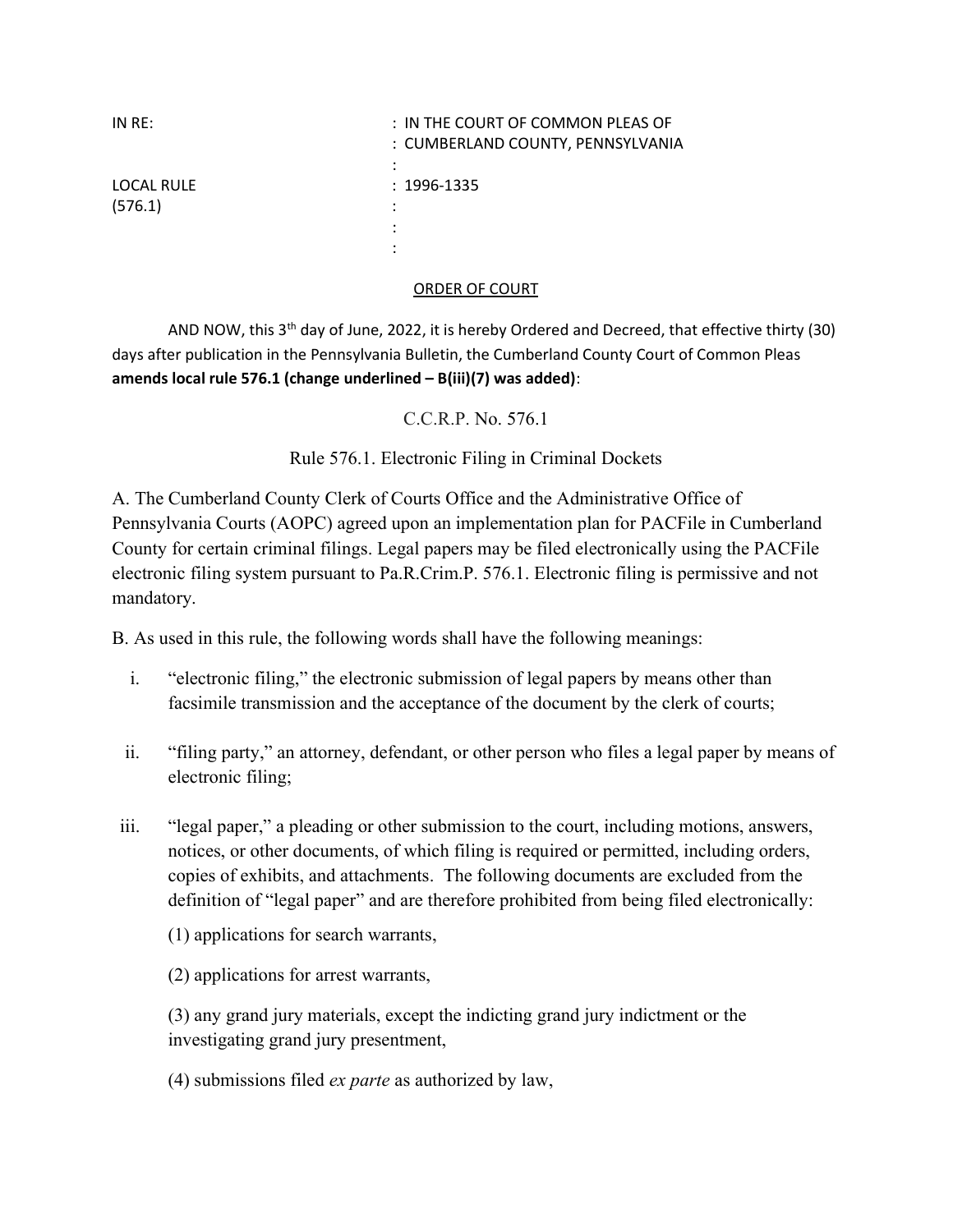(5) submissions filed or authorized to be filed under seal,

(6) exhibits offered into evidence, whether or not admitted, in a court proceeding; and

(7) Notices of Appeal, which must be filed directly with the Clerk of Courts in physical paper format.

- iv. "original document," a legal paper filed electronically shall be deemed the original document, but copies of exhibits electronically filed do not constitute the original of the exhibit for evidentiary purposes; and
- v. "the system," the PACFile electronic filing system, developed and administered by the Administrative Office of Pennsylvania Courts, is the exclusive system for electronic filing.

C. Attorneys or self-represented parties who file legal papers electronically must establish a PACFile account using the Unified Judicial System of Pennsylvania Web Portal. Pursuant to Pennsylvania Rule of Criminal Procedure 576.1(D)(2), the establishment of a PACFile account constitutes consent to participate in electronic filing, including acceptance of service electronically of any document filed using PACFile.

D. Applicable filing fees for the electronically filed legal papers shall be paid electronically to the Clerk of Courts simultaneously with the filing.

E. A party who was granted In Forma Pauperis status shall not pay filing fees to the Clerk of Courts.

F. All filings shall comply with the Case Records Public Access Policy of the Unified Judicial System of Pennsylvania.

H. Service of Legal Papers.

(a) Attorneys or self-represented parties who are unable or unwilling to participate in electronic filing of documents are permitted to file and serve the legal papers in a physical paper format.

(b) Service of legal papers on any attorney or party who has not established an account as provided in subsection (C) of this rule shall be made in accordance with Pa.R.Crim.P. 576. Specifically, the following offices must be served in accordance with Rule 576: Sheriff, Probation Services, Court Reporter, and Court Administration. This applies to the service of court orders and notices. Distribution to those parties not automatically served via PACFile with a court order or notice must be filed with the Clerk of Courts office